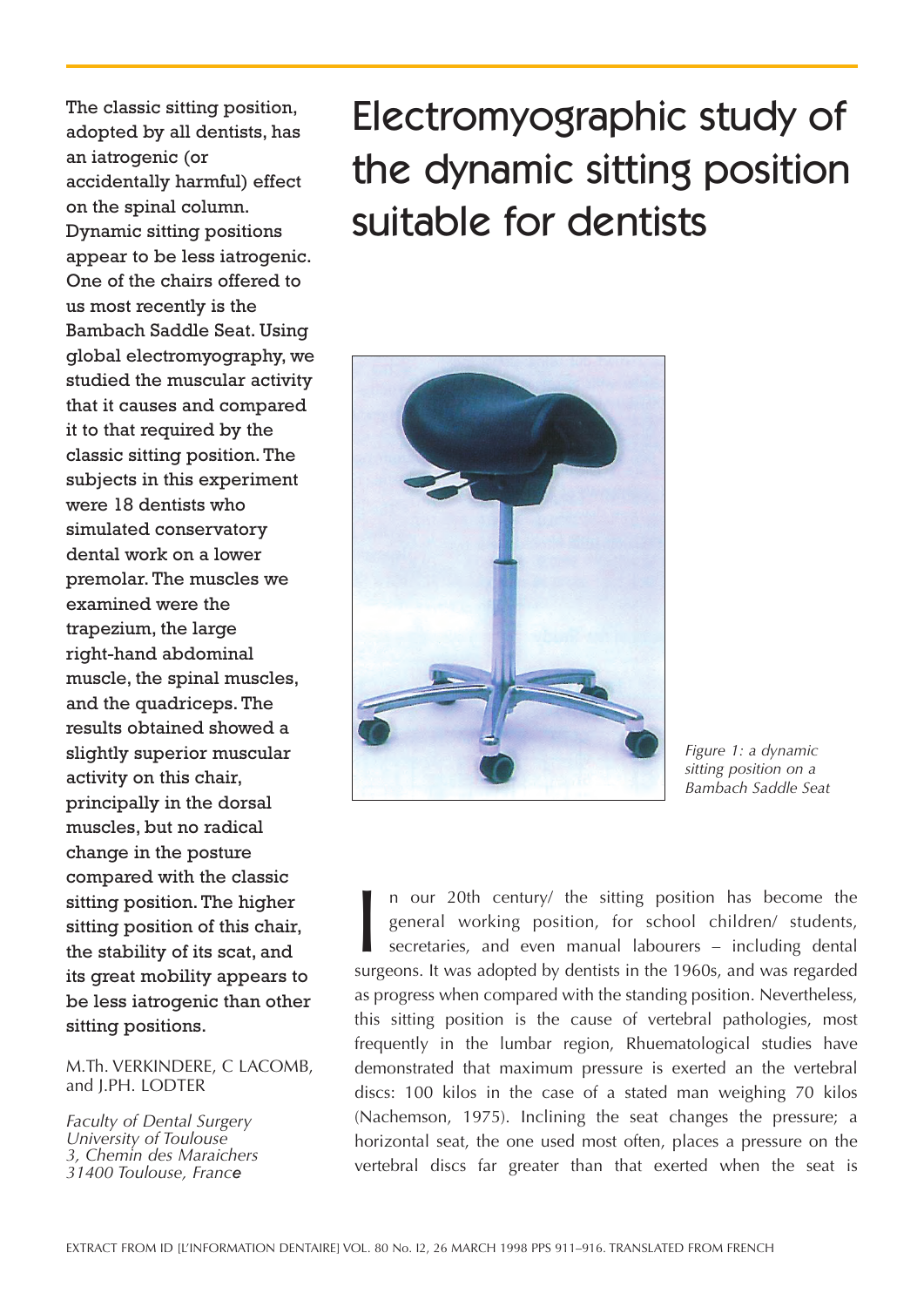tilted at an angle of 15° (Leiong etal., 1988). These rheumatological studies led us to study and compare two sitting positions available to the dentist:

- the classic sitting position
- a dynamic sitting position on a Bambach Saddle Seat (Fig. 1).

We carried out an electromyographic examination on the same subjects, first in the one posture and then in the other, under the same working conditions.

## Materials and method

The experiment was carried out using global integrated electromyography with an Alvar Reega XVI computer and a 4-channel Aivar integrator. The electrical potential thus derived is measured for a period of 10 seconds, and readings taken in microvolts. The derivation electrodes are rectangular, made of stainless steel, and fixed, at intervals of 2 cm, to the skin which had previously been shaved.

The muscles under examination should meet two criteria:

| Table I - The Subjects of the Study |              |             |          |              |  |  |
|-------------------------------------|--------------|-------------|----------|--------------|--|--|
|                                     | Height (m)   | Weight (kg) | Age      | <b>Sex</b>   |  |  |
| ı                                   | 1,72         | 68          | 55       | M            |  |  |
| $\overline{a}$<br>3                 | 1,86<br>1,63 | 80<br>57    | 45<br>35 | M<br>F       |  |  |
| $\overline{\mathbf{4}}$             | 1,70         | 51          | 36       | F            |  |  |
| 5<br>$6\phantom{1}$                 | 1,77<br>1,83 | 75<br>84    | 39<br>52 | M<br>M       |  |  |
| $\overline{7}$                      | 1,83         | 73          | 47       | M            |  |  |
| 8                                   | 1,76         | 80          | 34       | M            |  |  |
| 9<br>10                             | 1,79<br>1,80 | 91<br>80    | 52<br>59 | M<br>M       |  |  |
| 11                                  | 1,70         | 69          | 53       | M            |  |  |
| 12<br>13                            | 1,82<br>1,68 | 97<br>72    | 33<br>50 | M<br>M       |  |  |
| 14                                  | 1,80         | 75          | 31       | M            |  |  |
| 15<br>16                            | 1,76<br>1,78 | 72<br>70    | 35<br>53 | M<br>M       |  |  |
| 17                                  | 1,65         | 53          | 40       | $\mathbf{F}$ |  |  |
| 18                                  | 1,72         | 72          | 57       | M            |  |  |
| <b>Average</b>                      | 1,75         | 73,29       | 44,7     |              |  |  |

• they should have a superficial anatomic position, so as to permit global electromyography;

• they should play an important part in the sitting position.

We registered the trapezium, spinal, and great dorsal muscles, the large right-hand abdominal muscle, and the quadriceps.

• The trapezium muscle is triangular in shape, and stretches from the back of the neck to the upper part of the back. its job is to maintain the position of the head and to raise the arms.

• The, spinal great dorsal, and abdominal muscles stabilise the spinal column in a variable manner, depending on the inclination of the breast. The large right-hand, abdominal muscle can be electromyographically silent when the subject is in a resting position (Depreux Kapandji).

• The quadriceps muscle provides for the mobility of the leg and gives a certain muscular tone, depending on the individual's posture.

The subjects of this experiment were 18 dentists

aged from 31 to 59 years, with an average age of 44.7 years. They had all worked many, if not to say very many, years in dental clinics. Their average height was 1.75 metres and their average weight 73,29kilos (see Table 1).

We asked them to simulate working on one lower premolar (No. 34), which is work that normally follows three successive phases: anaesthesia, working on the cavity, inserting amalgam. Four actions were taken during the course of each phase, and three actions in the resting position. This simulated work was repeated in an identical manner in the two different postures, and during the same session. We studied 30 actions in each individual, or 550 in total.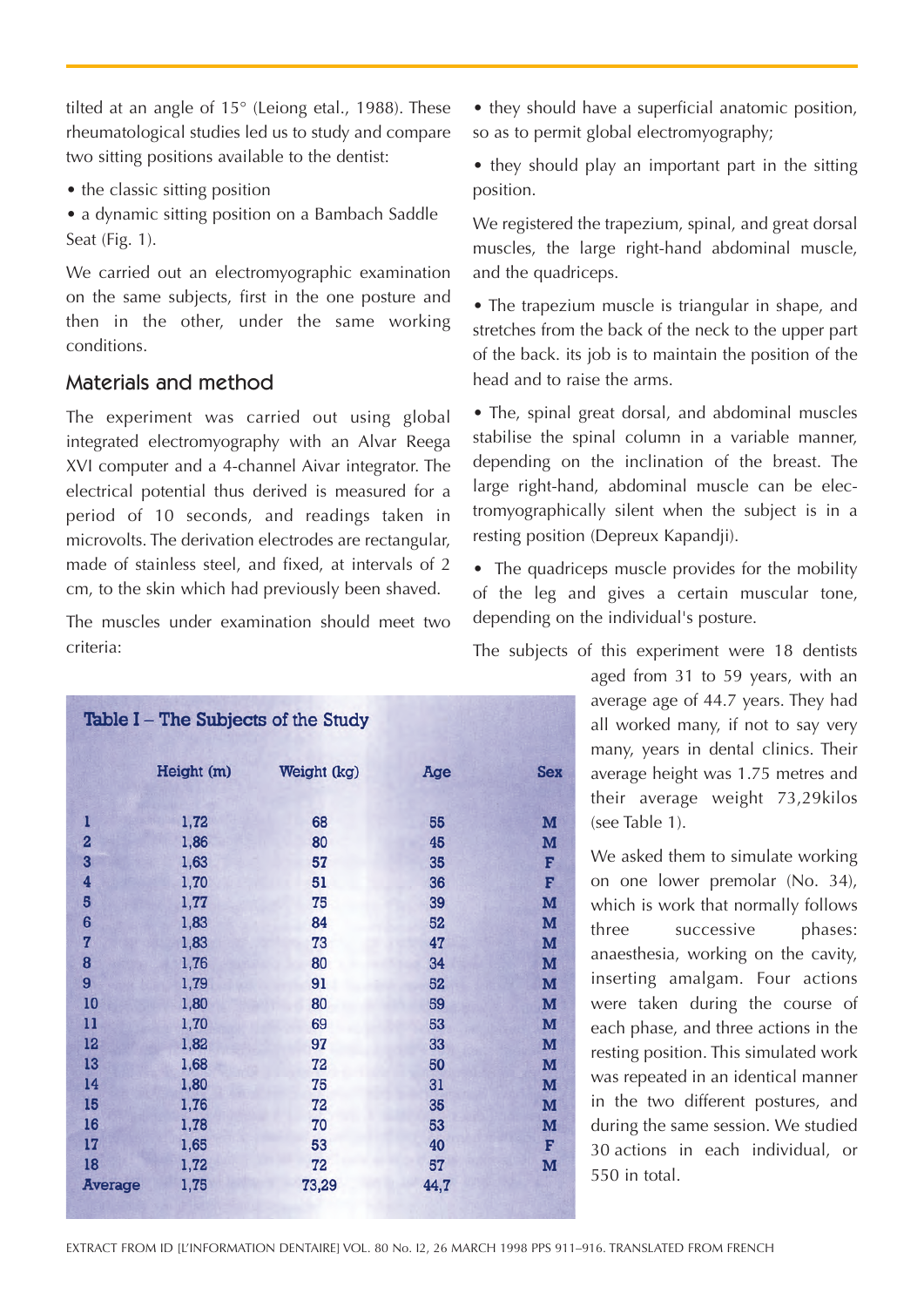The two sitting positions studied were the classic and dynamic positions.

The classic sitting position was that resulting from sitting on a chair with a low, horizontal seat (46 cm from the floor). The movements of the hip and the knee resulted in an angle of 90° and the feet were flat on the floor.

The dynamic sitting position (defined by Reissner) is higher - 65 to 80 cm from the floor - and the movements of the hip and the knee resulted in an angle of 130° once again, the feet rested flat an the floor. The chair tested was the Bambach Saddle Seat; as its name suggests, its seat takes the form of a horsesaddle, which makes the subject sit with his or her legs slightly apart. The seat can be tilted forwards, and adjusted in height to suit the size of the individual. The seat can swivel on its axis, and the chair itself is mounted on casters, which gives it plenty of mobility. The feet rest on the floor.

Results

All in all, the electromyographic results reveal greater muscular activity on the dynamic chair than

on the "classic" chair. However, this overall difference is made up of slight variations from one individual and one muscle to another.

in the rest position, 8 subjects displayed greater activity in 4 muscles on the dynamic chair and 5 other subjects displayed greater activity in 3 muscles.

Working, 10 subjects out of 18 displayed greater activity in 4 muscles.

The other individuals showed varying results, depending on the muscle and the exercise.

Subjects No. 17 (female, 40] and No. 2 (male, 45) displayed greater activity in 4 muscles (Tables II and III).

Subject No. 9 (male, 52) displayed greater [electrical) potential in the trapezium, quadriceps, and dorsal muscles, but less in the abdominal muscles, which seem to be relaxed as a result of a higher sitting position. Also, the variations in activity in this male subject were far weaker than in Subject No. 2 (Table IV).

If one looks at the results for each muscle in subjects when using the Bambach saddle Seat:

• The quadriceps muscle displayed greater potential in 14 individuals, both at rest and when working. A higher sitting position with more weight resting on the floor activates this muscle, which is responsible for positioning the leg and helping to maintain the position of the pelvis;

• The trapezium muscle likewise displayed greater potential in 13 individuals at rest and 17 at work. This muscle plays an important role in carrying the head and the neck, and in raising the arm, it

| Table II Subject No. 17            |           |     |                                  |          |                    |            |  |
|------------------------------------|-----------|-----|----------------------------------|----------|--------------------|------------|--|
|                                    | Abdominal |     | <b>Spinal Muscle</b>             |          |                    |            |  |
|                                    |           |     | Convent. Saddle Seat % var. pot. | Convent. | <b>Saddle Seat</b> | % var. pot |  |
| <b>Rest</b>                        | 127       | 100 | $-27.0%$                         | 658      | 707                | 6.9%       |  |
|                                    | 107       | 110 | 2,7%                             | 613      | 704                | 12.9%      |  |
|                                    | 89        | 97  | 8,2%                             | 663      | 702                | 5,6%       |  |
| <b>Average</b>                     | 108       | 102 | $-5,3%$                          | 645      | 704                | 8.5%       |  |
| Preparation                        | 91        | 166 | 45,2%                            | 625      | 1027               | 39,1%      |  |
|                                    | 89        | 207 | 57,0%                            | 654      | 1028               | 36.4%      |  |
|                                    | 81        | 162 | 50,0%                            | 645      | 708                | 8.9%       |  |
|                                    | 194       | 130 | $-49,2%$                         | 650      | 701                | 7.3%       |  |
| <b>Average</b>                     | 114       | 166 | 25,7%                            | 644      | 866                | 22,9%      |  |
| Cavity                             | 95        | 163 | 41,7%                            | 663      | 718                | 7,7%       |  |
|                                    | 98        | 142 | 31,0%                            | 660      | 717                | 7,9%       |  |
|                                    | 93        | 120 | 22,5%                            | 660      | 713                | 7.4%       |  |
|                                    | 97        | 117 | 17.1%                            | 663      | 713                | 7.0%       |  |
| <b>Average</b>                     | 96        | 136 | 28,1%                            | 662      | 715                | 7.5%       |  |
| <b>Amalgam</b>                     | 100       | 111 | 9,9%                             | 675      | 706                | 4.4%       |  |
|                                    | 101       | 94  | $-7,4%$                          | 679      | 706                | 3.8%       |  |
|                                    | 102       | 95  | $-7.4%$                          | 677      | 706                | 4,1%       |  |
|                                    | 105       | 124 | 15,3%                            | 678      | 717                | 5.4%       |  |
| <b>Average</b>                     | 102       | 106 | 2.6%                             | 677      | 709                | 4.4%       |  |
| The values shown are in millivolts |           |     |                                  |          |                    |            |  |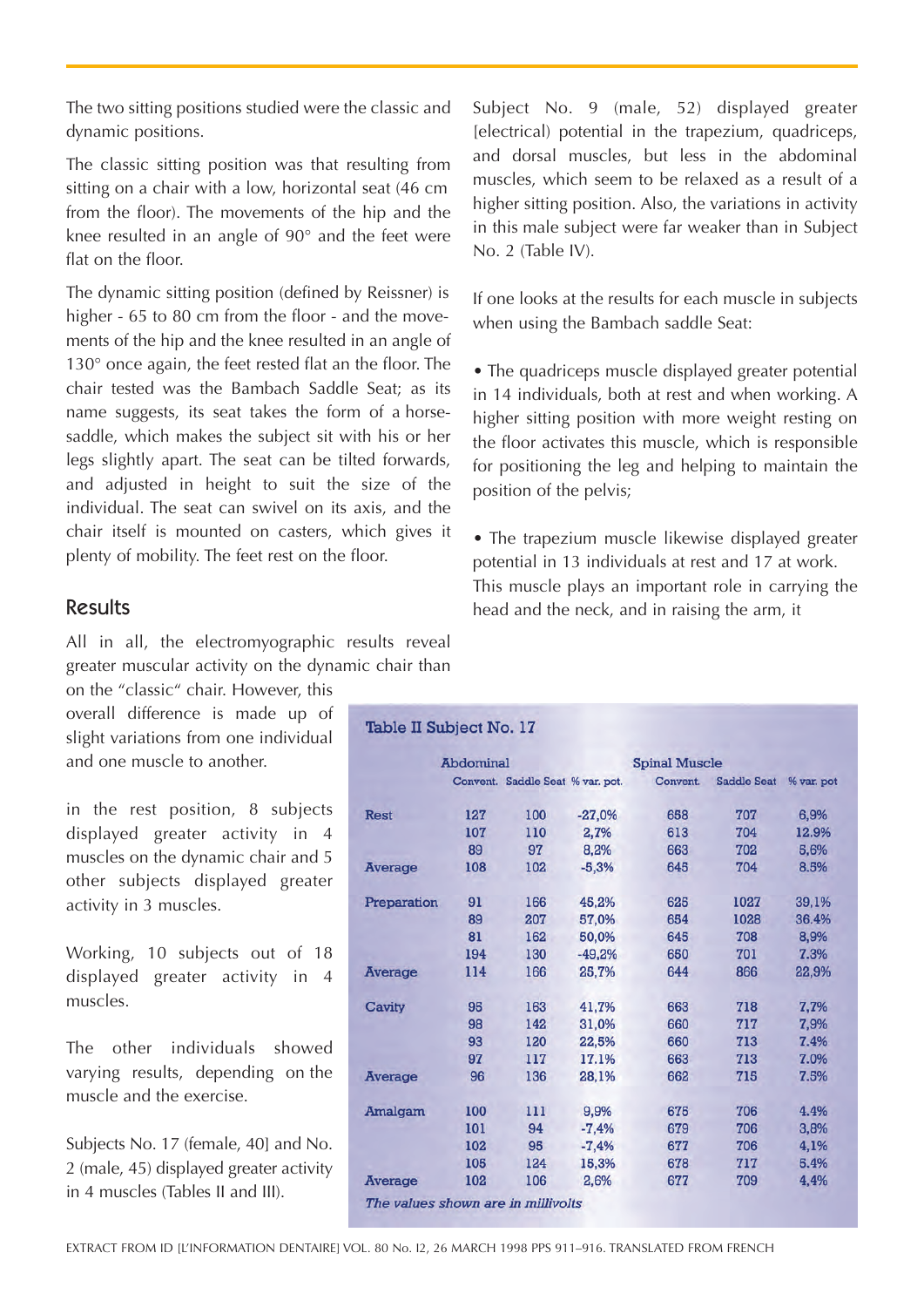### Table III - Subject No. 2

|                                    | Abdominal |                                  | <b>Spinal Muscle</b> |          |                    |             |
|------------------------------------|-----------|----------------------------------|----------------------|----------|--------------------|-------------|
|                                    |           | Convent. Saddle Seat % var. pot. |                      | Convent. | <b>Saddle Seat</b> | % var. pot. |
| <b>Rest</b>                        | 177       | 226                              | 21,7%                | 491      | 552                | 11,1%       |
|                                    | 179       | 225                              | 20,4%                | 497      | 547                | 9,1%        |
|                                    | 177       | 223                              | 20,6%                | 499      | 547                | 8,8%        |
| <b>Average</b>                     | 178       | 225                              | 20,9%                | 496      | 549                | 9.7%        |
| Preparation                        | 197       | 329                              | 40,1%                | 495      | 742                | 33,3%       |
|                                    | 196       | 329                              | 40,4%                | 496      | 724                | 31.5%       |
|                                    | 195       | 327                              | 40,4%                | 498      | 709                | 29,8%       |
|                                    | 194       | 319                              | 39,2%                | 498      | 794                | 37,3 %      |
| <b>Average</b>                     | 96        | 326                              | 40,0%                | 497      | 742                | 33,0%       |
| Cavity                             | 215       | 296                              | 27,4%                | 540      | 637                | 15,2%       |
|                                    | 215       | 296                              | 27.4%                | 540      | 665                | 18.8%       |
|                                    | 214       | 279                              | 23,3%                | 544      | 634                | 14,2%       |
|                                    | 213       | 295                              | 25,3%                | 540      | 647                | 16,5%       |
| <b>Average</b>                     | 214       | 289                              | 25,8%                | 541      | 646                | 16,2%       |
| <b>Amalgam</b>                     | 217       | 280                              | 22,5%                | 566      | 651                | 13,1%       |
|                                    | 212       | 266                              | 20,3%                | 549      | 624                | 12,0%       |
|                                    | 221       | 276                              | 19,9%                | 572      | 646                | 11,5%       |
|                                    | 219       | 274                              | 20,1%                | 571      | 646                | 11.6%       |
| <b>Average</b>                     | 217       | 274                              | 20,7%                | 565      | 642                | 12,0%       |
| The values shown are in millivolts |           |                                  |                      |          |                    |             |

other muscles under examination. This might be partly due to the adipose layer which forms a screen between the muscle band and the electrodes on the surface. We put up this hypothesis with regard to subject No. 9 (Table IV), but we cannot completely substantiate it because we also registered very weak potential in the abdominal muscles of those subjects, who were rather younger and slimmer, in whom no adipose layer is discernible. We consider that the shape of the seat of this chair is the reason for this relaxation of the abdominal muscles, and will come back to this point in the discussion.

## **Discussion**

The classic sitting position is considered to be more favourable for precision work

seems only logical that it should be more active when the back is held in a more vertical posture.

The dorsal, spinal and great dorsal muscles displayed greater potential in 13 subjects at rest and 16 subjects at work. These muscles play a vital role in holding the spinal column erect. A higher and straighter posture stimulates their activity. The musculature of the back is regarded by rheumatologists as a positive element in preventing vertebral pathologies (Table V).

On the abdominal muscles, at rest, 10 subjects presented an increase in potential, and 8 subjects less potential. At work, on the other hand, 13 subjects showed an increase in potential and 5 a decrease. The increased activity at work would express both a slight forward inclination of the trunk while carrying out dental work and the tension which the effort and precision of this work requires.

The abdominal muscles are the ones that generally display weak potential compared with those seen in the because it immobilises important segments of the body (Laville, 1975). However, other authors have described it as being highly iatrogenic for the back.

Mandal (1985) thought that this position, imposed on schoolchildren, ruins their backs from childhood onwards, because, chairs and desks in schools are too low. He recommended that seat heights should be between 49,5 and 60 cm. The same Mandal (1987), conducting an experiment on Danish bank employees, observed that they chose seats with an average height of 54,3 cm for the greatest comfort (in the case of individuals between 1,58 and 1,75 metres in height). This seat height is in line with the height our subjects also judged be the most comfortable for the saddle seat, and they were considerably taller than in the Danish experiment. The degree of flex of the hip and the knee determines the pressures exercised on the lumbar marrow and the pubic region (Bridger, 1991). On this basis, a very vertical sitting position, such as that observed by Mandal in the Pharaohs and the Victorian England of the 19th century, is healthy for the back.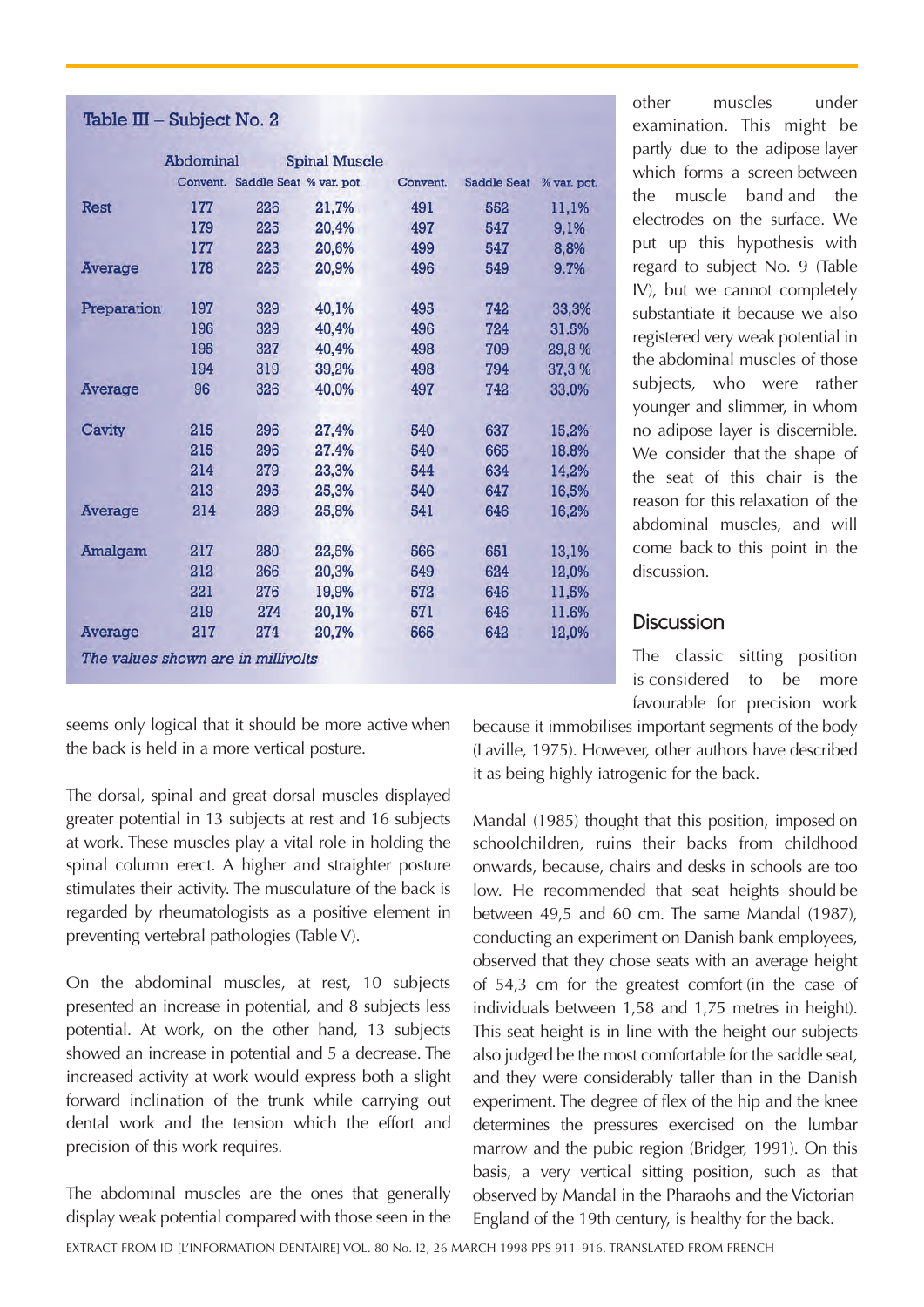In an earlier study, we compared a classic sitting position with a kneeling position (Yerkindere et al., 1992 and 1993). Sitting in a kneeling position, subjects displayed a complete loss of electrical potential in the same muscles and under identical experimental conditions to than in this study.

When the subject is sitting on a chair that allows a kneeling position, the pelvis and the legs are supported and the weight of the body rests partly on the iliac crests and partly on the knees themselves; there is no flat contact with the floor, and the legs have no location work to do. The sitting position being higher and more vertical on a "kneeling" chair than on. a conventional one appears to be a more favour able physiological element. Nevertheless, the considerable reduction in muscular electrical potential and the absence of contact with the floor seem to be negative elements. The relaxation of the muscles of the back is in contradiction with the recommendations of rheumatologists for preventing discal pathologies.

The great novelty of the Bambach Saddle Seat appears to be the shape of its seat (Fig. 1), being concave at the rear and convex at the front. The pelvis thus do not rest solely on two unstable points, the sciatic protuberances (iscial tuberosities), as is the case when the subject is sitting on a conventional chair or on any flat

#### Table IV - Subject No 9

|                                    | <b>Abdominal</b> |                                  |            | <b>Spinal Muscle</b> |                    |             |
|------------------------------------|------------------|----------------------------------|------------|----------------------|--------------------|-------------|
|                                    |                  | Convent. Saddle Seat % var. pot. |            | Convent.             | <b>Saddle Seat</b> | % var. pot. |
| <b>Rest</b>                        | 1,00             | 0,01                             | $-9900,0%$ | 446                  | 453                | 1,5%        |
|                                    | 1,00             | 0,01                             | $-9900,0%$ | 443                  | 452                | 2,0%        |
|                                    | 0,01             | 1,00                             | 99,0%      | 444                  | 449                | 1,1%        |
| <b>Average</b>                     | 0,67             | 0,34                             | $-6567,0%$ | 444                  | 451                | 1,5%        |
| Preparation                        | 0,01             | 1,00                             | 99,0%      | 450                  | 450                | 0,0%        |
|                                    | 1,00             | 1,00                             | 0,0%       | 449                  | 450                | 0,2%        |
|                                    | 0,01             | 0,01                             | 0,0%       | 443                  | 436                | 1,6%        |
|                                    | 0,41             | 0,60                             | 31,7%      | 445                  | 452                | 1,5%        |
| <b>Average</b>                     | 0,36             | 0,65                             | 32,7%      | 447                  | 447                | 0,0%        |
| Cavity                             | 0,01             | 1,00                             | 99,0%      | 1,00                 | 454                | 99,8%       |
|                                    | 1,00             | 0,10                             | $-900,0%$  | 0,01                 | 453                | 100,0%      |
|                                    | 0,01             | 1,00                             | 99,0%      | 1,00                 | 454                | 99,8%       |
|                                    | 0,01             | 1,00                             | 99,0%      | 0,01                 | 454                | 100,0%      |
| <b>Average</b>                     | 0.26             | 0,78                             | $-150,8%$  | 0,51                 | 454                | 99,9%       |
| <b>Amalgam</b>                     | 0,01             | 0,01                             | 0,00%      | 0,01                 | 405,00             | 100,0%      |
|                                    | 0,01             | 0,01                             | 0,00%      | 0,01                 | 450,00             | 100,0%      |
|                                    | 1,00             | 0,01                             | $-9900,0%$ | 1,00                 | 436,00             | 99,8%       |
|                                    | 0,01             | 0,01                             | 0,00%      | 0,01                 | 452,00             | 100,00%     |
| Average                            | 0,26             | 0,01                             | $-2475,0%$ | 0,26                 | 447,00             | 99,9%       |
| Values are expressed in millivolts |                  |                                  |            |                      |                    |             |